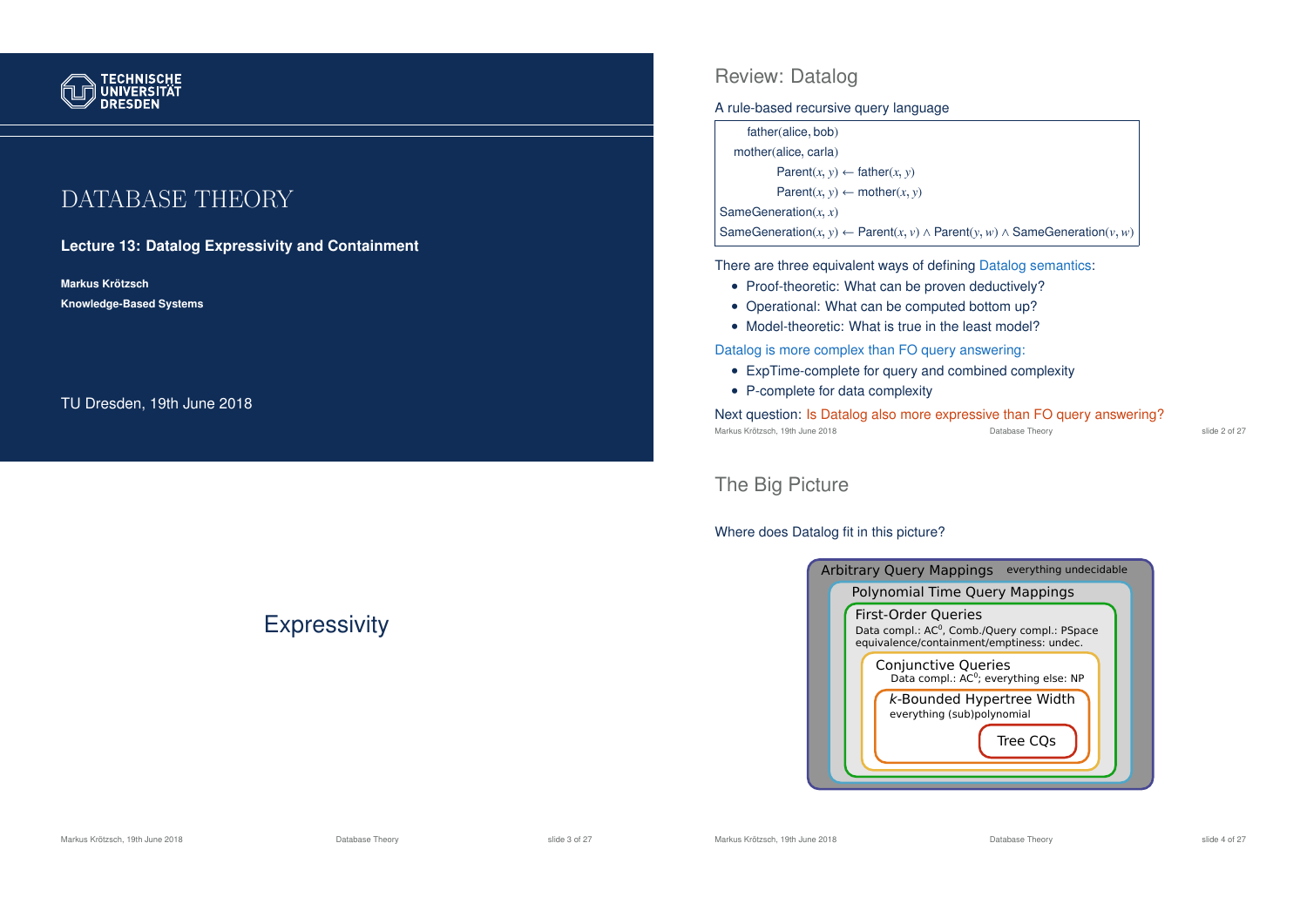### Expressivity of Datalog

Datalog is P-complete for data complexity:

- Entailments can be computed in polynomial time with respect to the size of the input database  $I$
- There is a Datalog program *P*, such that all problems that can be solved in polynomial time can be reduced to the question whether *P* entails some fact over a database  $I$  that can be computed in logarithmic space.
- $\rightarrow$  So Datalog can solve all polynomial problems?

No, it can't. Many problems in P that cannot be solved in Datalog:

- PARITY: Is the number of elements in the database even?
- CONNECTIVITY: Is the input database a connected graph?
- Is the input database a chain (or linear order)?
- $\bullet$  . . .

Markus Krötzsch, 19th June 2018 **Database Theory** Database Theory **Slide 5 of 27** Slide 5 of 27

### Limits of Datalog Expressiveness

Closure under homomorphism shows many limits of Datalog

#### **Special case:** there is a homomorphism from *I* to  $\mathcal{J}$  if  $I \subset \mathcal{J}$

- $\rightarrow$  Datalog entailments always remain true when adding more facts
	- PARITY cannot be expressed
	- CONNECTIVITY cannot be expressed
	- It cannot be checked if the input database is a chain
	- Many FO queries with negation cannot be expressed (e.g.,  $\neg p(a)$ )
	- $\bullet$  . . .

#### However this criterion is not sufficient!

Datalog cannot even express all polynomial time query mappings that are closed under homomorphism

Datalog Expressivity and Homomorphisms

How can we know that something is not expressible in Datalog?

A useful property: Datalog is "closed under homomorphisms"

**Theorem 13.1:** Consider a Datalog program *P*, an atom *A*, and databases *I* and  $J$ . If *P* entails *A* over *I*, and there is a homomorphism  $\mu$  from *I* to *J*, then  $\mu$ (*P*) entails  $u(A)$  over  $\mathcal{T}$ .

(By  $\mu(P)$  and  $\mu(A)$  we mean the program/atom obtained by replacing constants in *P* and  $A$ , respectively, by their  $\mu$ -images.)

#### **Proof (sketch):**

- Closure under homomorphism holds for conjunctive queries
- Single rule applications are like conjunctive queries
- We can show the claim for all  $T^i_{P,I}$  by induction on *i*

Markus Krötzsch, 19th June 2018 Database Theory slide 6 of 27

## Capturing PTime in Datalog

How could we extend Datalog to capture all query mappings in P?  $\rightarrow$  semipositive Datalog on an ordered domain

**Definition 13.2:** Semipositive Datalog, denoted Datalog<sup>⊥</sup>, extends Datalog by allowing negated EDB atoms in rule bodies.

Datalog (semipositive or not) with a successor ordering assumes that there are special EDB predicates succ (binary), first and last (unary) that characterise a total order on the active domain.

Semipositive Datalog with a total order corresponds to standard Datalog on an extended version of the given database:

- For each ground fact  $r(c_1, \ldots, c_n)$  with  $I \not\models r(c_1, \ldots, c_n)$ , add a new fact  $\bar{r}(c_1, \ldots, c_n)$ to *I*, using a new EDB predicate  $\bar{r}$
- Replace all uses of  $\neg r(t_1, \ldots, t_n)$  in *P* by  $\bar{r}(t_1, \ldots, t_n)$
- Define extensions for the EDB predicates succ, first and last to characterise some (arbitrary) total order on the active domain.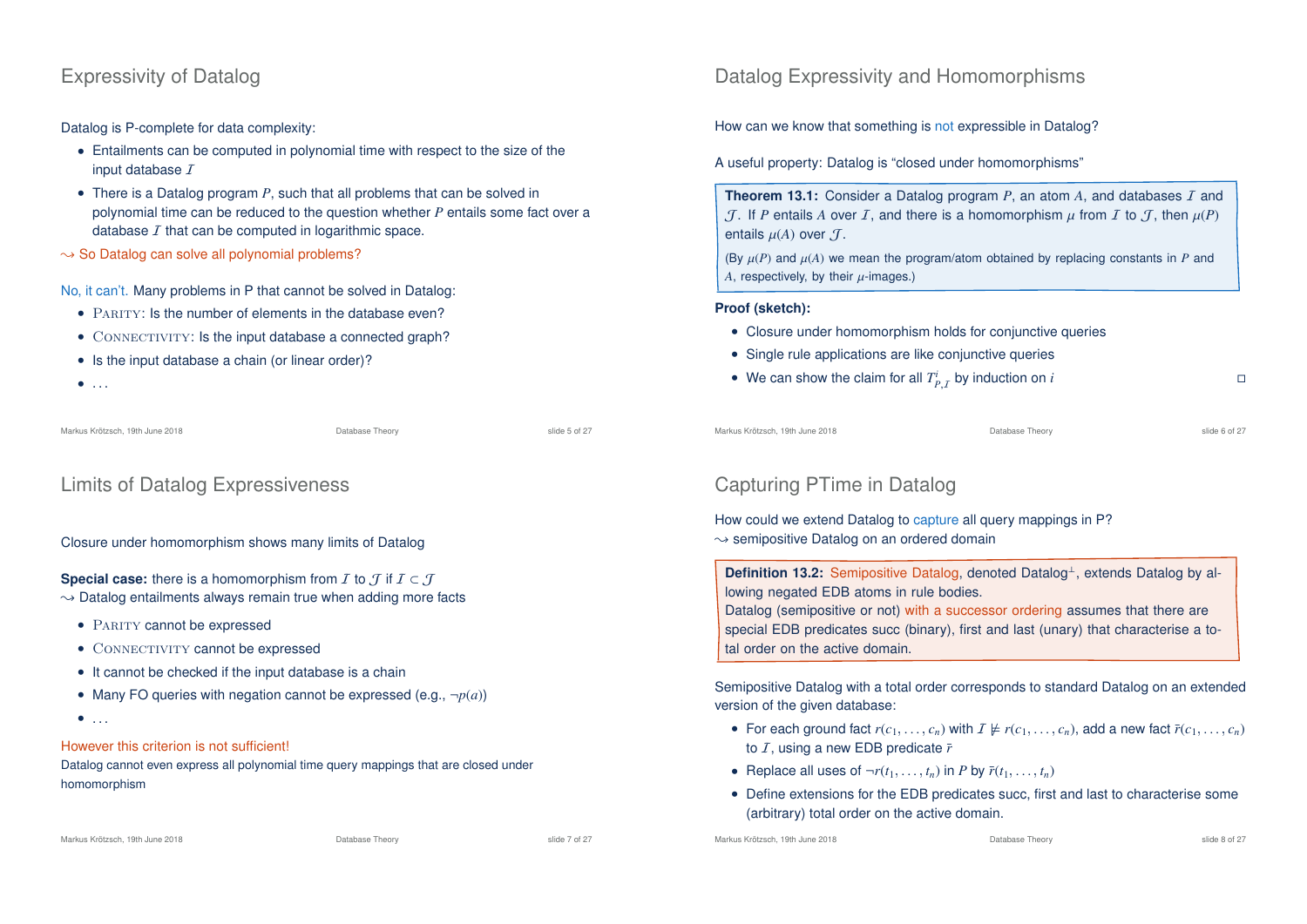### A PTime Capturing Result

**Theorem 13.3:** A Boolean query mapping defines a language in P if and only if it can be described by a query in semipositive Datalog with a successor ordering.

**Example 13.4:** We can express CONNECTIVITY for binary graphs as follows:  $\text{Reachable}(x, x) \leftarrow$  $Reachable(x, y) \leftarrow Reachable(y, x)$  $\text{Reachable}(x, z) \leftarrow \text{Reachable}(x, y) \land \text{edge}(y, z)$ Connected $(x) \leftarrow$  first $(x)$ Connected(*y*) ← Connected(*x*) ∧ succ(*x*, *y*) ∧ Reachable(*x*, *y*)  $Accept() \leftarrow last(x) \wedge Connected(x)$ 

Markus Krötzsch, 19th June 2018 **Database Theory** Database Theory **Slide 9 of 27** and 27

### The Big Picture

| <b>Arbitrary Query Mappings</b><br>everything undecidable                                                                            |  |  |  |  |  |
|--------------------------------------------------------------------------------------------------------------------------------------|--|--|--|--|--|
| Polynomial Time Query Mappings<br>= semipositive Datalog with a successor ordering                                                   |  |  |  |  |  |
| <b>Datalog Queries</b><br>Data compl.: PTime, Comb./Query compl.: ExpTime                                                            |  |  |  |  |  |
| <b>First-Order Queries</b><br>Data compl.: AC <sup>0</sup> , Comb./Query compl.: PSpace<br>equivalence/containment/emptiness: undec. |  |  |  |  |  |
| Conjunctive Queries<br>Data compl.: AC <sup>0</sup> ; everything else: NP                                                            |  |  |  |  |  |
| k-Bounded Hypertree Width<br>everything (sub)polynomial<br>Tree COs                                                                  |  |  |  |  |  |
|                                                                                                                                      |  |  |  |  |  |

Note: languages that capture the same query mappings must have the same data complexity, but may differ in combined or in query complexity

Markus Krötzsch, 19th June 2018 **Database Theory** Database Theory slide 11 of 27

### Datalog Expressivity: Summary

The PTime capturing result is a powerful and exhaustive characterisation for semipositive Datalog with a successor ordering

Situation much less clear for other variants of Datalog (as of 2018):

- What exactly can we express in Datalog without EDB negation and/or successor ordering?
	- Does a weaker language suffice to capture PTime?  $\rightarrow$  No!
	- When omitting negation, do we get query mappings closed under homomorphism?  $Nol<sup>1</sup>$
- How about query mappings in PTime that are closed under homomorphism?
	- Does plain Datalog capture these?  $\sim$  No!<sup>2</sup>
	- Does Datalog with successor ordering capture these?  $\rightarrow$  No!<sup>3</sup>

<sup>1</sup>Counterexample on previous slide

2 [A. Dawar, S. Kreutzer, ICALP 2008]

<sup>3</sup>[S. Rudolph, M. Thomazo, IJCAI 2016]: "We are somewhat baffled by this result: in order to express queries which satisfy the strongest notion of monotonicity, one cannot dispense with negation, the epitome of non-monotonicity." Markus Krötzsch, 19th June 2018 Database Theory slide 10 of 27

### Datalog Containment



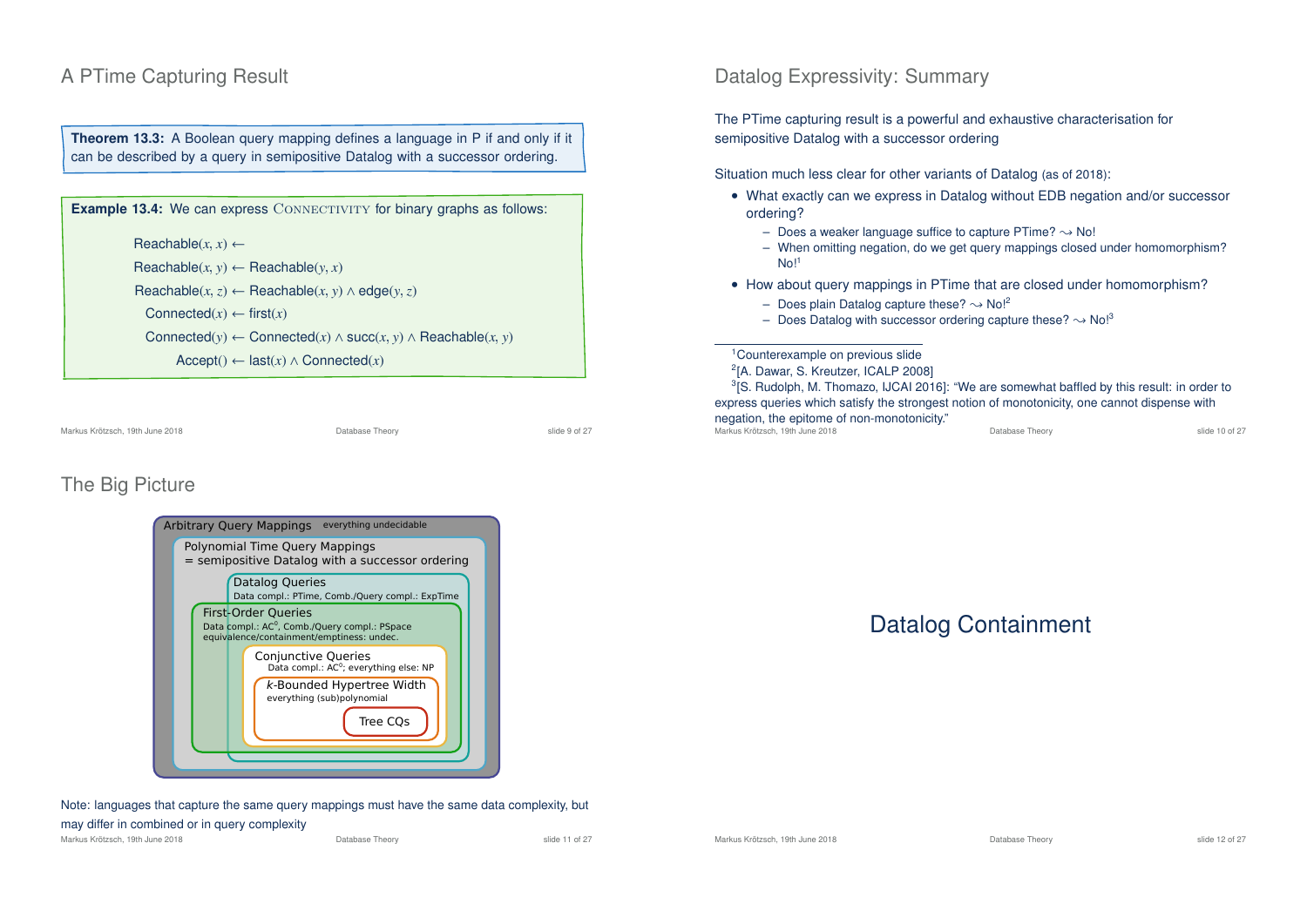### Datalog Implementation and Optimisation

How can Datalog query answering be implemented? How can Datalog queries be optimised?

**Recall:** static query optimisation

- Query equivalence
- Query emptiness
- Query containment
- $\rightarrow$  all undecidable for FO queries, but decidable for (U)CQs

### Learning from CQ Containment?

How did we manage to decide the question  $Q_1 \stackrel{?}{\sqsubseteq} Q_2$  for conjunctive queries  $Q_1$  and  $Q_2$ ?

**Key ideas were:**

- We want to know if all situations where  $Q_1$  matches are also matched by  $Q_2$ .
- $\bullet$  We can simply view  $\mathcal{Q}_1$  as a database  $I_{\mathcal{Q}_1}$ : the most general database that  $\mathcal{Q}_1$  can match to
- Containment  $Q_1 \stackrel{?}{\sqsubseteq} Q_2$  holds if  $Q_2$  matches the database  $I_{Q_1}$ .

 $\rightarrow$  decidable in NP

A CQ *Q*[*x*<sup>1</sup>, . . . , *xn*] can be expressed as a Datalog query with a single rule Ans $(x_1, \ldots, x_n) \leftarrow Q$  $\rightarrow$  Could we apply a similar technique to Datalog?

Markus Krötzsch, 19th June 2018 Database Theory slide 13 of 27 Markus Krötzsch, 19th June 2018 Database Theory slide 14 of 27 Checking Rule Entailment The containment decision procedure for CQs suggests a procedure for single Datalog rules: • Consider a Datalog program *P* and a rule  $H \leftarrow B_1 \wedge \ldots \wedge B_n$ . • Define a database I*<sup>B</sup>*1∧...∧*B<sup>n</sup>* as for CQs: – For every variable *x* in *H* ← *B*<sup>1</sup> ∧ . . . ∧ *Bn*, we introduce a fresh constant *cx*, not used anywhere yet  $-$  We define  $H^c$  to be the same as  $H$  but with each variable *x* replaced by  $c_x$ ; similarly we define  $B_i^c$  for each  $1 \le i \le n$  $-$  The database  $I_{B_1 ∧ ... ∧ B_n}$  contains exactly the facts  $B_i^c$  (1 ≤ *i* ≤ *n*) • Now check if  $H^c \in T_P^{\infty}(I_{B_1 \wedge \ldots \wedge B_n})$ : – If no, then there is a database on which *H* ← *B*<sup>1</sup> ∧ . . . ∧ *B<sup>n</sup>* produces an entailment that *P* does not produce.  $-$  If yes, then  $P$   $\models H ← B_1 ∧ \ldots ∧ B_n$ Example: Rule Entailment Let *P* be the program Ancestor( $x, y$ )  $\leftarrow$  parent( $x, y$ ) Ancestor( $x, z$ ) ← parent( $x, y$ ) ∧ Ancestor( $y, z$ ) and consider the rule Ancestor( $x, z$ ) ← parent( $x, y$ ) ∧ parent( $y, z$ ). Then  $I_{\text{parent}(x,y) \land \text{parent}(y,z)} = \{\text{parent}(c_x, c_y), \text{parent}(c_y, c_z)\}\$  (abbreviate as I) We can compute  $T_P^{\infty}(I)$ :  $T_P^0(\mathcal{I}) = \mathcal{I}$  $T_P^1(\mathcal{I}) = \{\text{Ancestor}(c_x, c_y), \text{Ancestor}(c_y, c_z)\} \cup \mathcal{I}$  $T_P^2(\mathcal{I}) = \{ \text{Ancestor}(c_x, c_z) \cup T_P^1(\mathcal{I})$  $T_P^3(\mathcal{I}) = T_P^2(\mathcal{I}) = T_P^{\infty}(\mathcal{I})$ Therefore, Ancestor( $x, z$ )<sup>c</sup> = Ancestor( $c_x, c_z$ )  $\in T_P^{\infty}(I)$ ,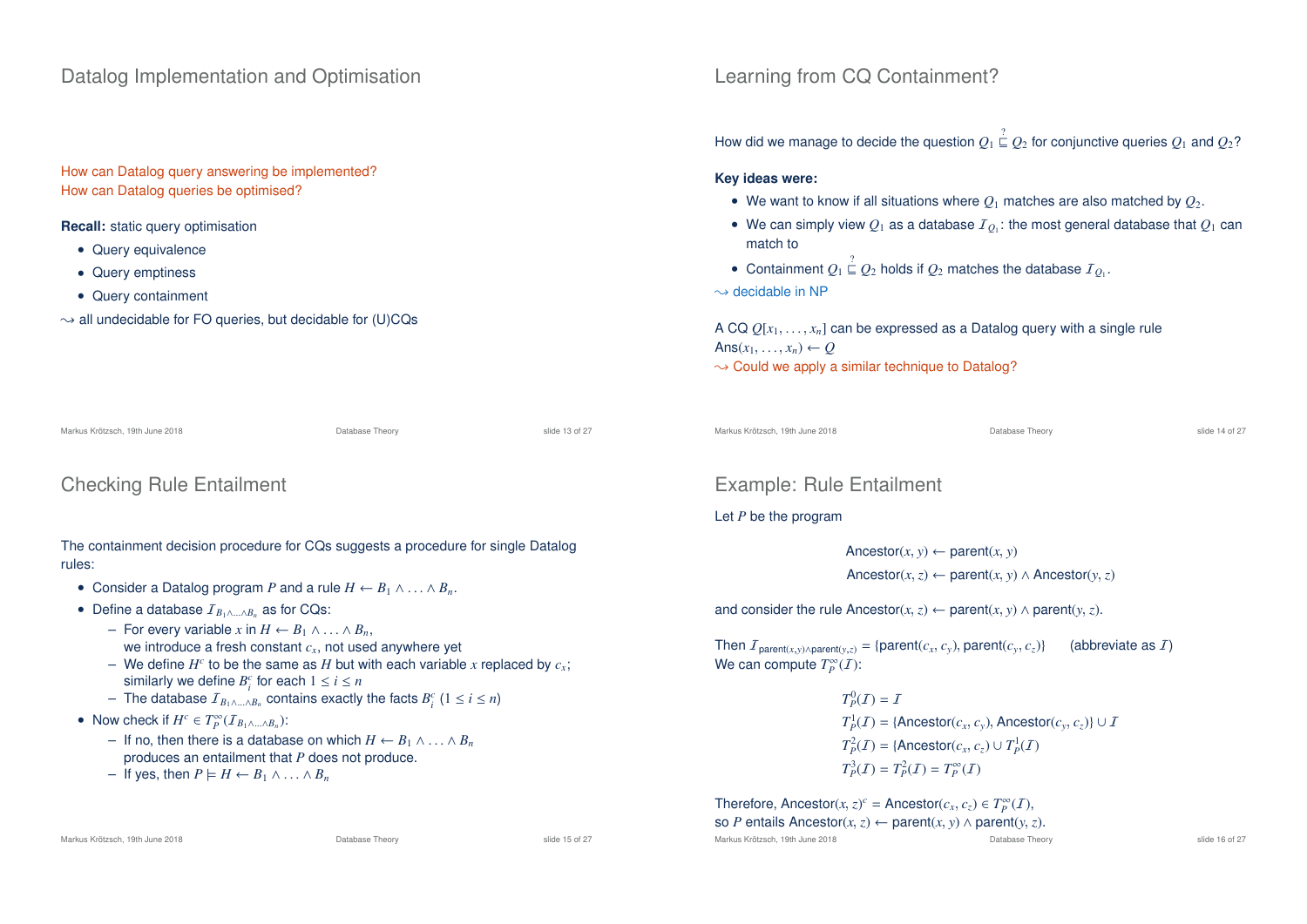#### Deciding Datalog Containment?

#### Implication Entailment vs. Datalog Entailment

#### Idea for two Datalog programs  $P_1$  and  $P_2$ :

- If  $P_2 \models P_1$ , then every entailment of  $P_1$  is also entailed by  $P_2$
- In particular, this means that  $P_1$  is contained in  $P_2$
- We have  $P_2 \models P_1$  if  $P_2 \models H \leftarrow B_1 \land \ldots \land B_n$  for every rule  $H \leftarrow B_1 \land \ldots \land B_n \in P_1$
- We can decide  $P_2 \models H \leftarrow B_1 \land \dots \land B_n$ .

Can we decide Datalog containment this way?

 $\rightarrow$  No! In fact, Datalog containment is undecidable. What's wrong?

#### $P_1$  :  $P_2$  :  $A(x, y) \leftarrow \text{parent}(x, y)$   $B(x, y) \leftarrow \text{parent}(x, y)$  $A(x, z) \leftarrow$  parent $(x, y) \wedge A(y, z)$  B $(x, z) \leftarrow$  parent $(x, y) \wedge B(y, z)$

Consider the Datalog queries  $\langle A, P_1 \rangle$  and  $\langle B, P_2 \rangle$ :

- Clearly,  $\langle A, P_1 \rangle$  and  $\langle B, P_2 \rangle$  are equivalent (and mutually contained in each other).
- However,  $P_2$  entails no rule of  $P_1$  and  $P_1$  entails no rule of  $P_2$ .

 $\rightarrow$  IDB predicates do not matter in Datalog, but predicate names matter in first-order implications

Markus Krötzsch, 19th June 2018 **Database Theory** Database Theory **Canadiates** Slide 17 of 27

#### Datalog as Second-Order Logic

#### Datalog is a fragment of second-order logic:

IDB predicates are like variables that can take any set of tuples as value!

**Example 13.5:** The previous query  $\langle A, P_1 \rangle$  can be expressed by the formula ∀A.  $\left\{\n\begin{array}{ccc}\n\forall x, y. \mathsf{A}(x, y) & \leftarrow \mathsf{parent}(x, y) \\
\end{array}\n\right. \wedge$  $\overline{\phantom{a}}$ ∀*x*, *y*,*z*.A(*x*,*z*) ← parent(*x*, *y*) ∧ <sup>A</sup>(*y*,*z*)  $\left.\begin{aligned}\right\}\rightarrow A(\nu,\nu) \end{aligned}$ 

- This is a formula with two free variables *v* and *w*.  $\rightarrow$  query with two result variables
- Intuitive semantics:  $\langle c, d \rangle$  is a query result if A( $c, d$ ) holds for all possible values of A that satisfy the rules"  $\rightarrow$  Datalog semantics in other words

We can express any Datalog query like this, with one second-order variable per IDB predicate.

Markus Krötzsch, 19th June 2018 Database Theory slide 19 of 27

#### Markus Krötzsch, 19th June 2018 **Database Theory** Database Theory **State 18 of 27** Section 19th 27 and 27 Section 19th 27 and 27 and 27 and 27 and 27 and 27 and 27 and 27 and 27 and 27 and 27 and 27 and 27 and 27 and 27 an

## First-Order vs. Second-Order Logic

A Datalog program looks like a set of first-order implications, but it has a second-order semantics

We have already seen that Datalog can express things that are impossible to express in FO queries – that's why we introduced it!<sup>1</sup>

Consequences for query optimisation:

- Entailment between sets of first-order implications is decidable (shown above)
- Containment between Datalog queries is not decidable (shown next)

<sup>1</sup> Possible confusion when comparing of FO and Datalog: entailments of first-order implications agree with answers of Datalog queries, so it seems we can break the FO locality restrictions; but query answering is model checking not entailment; FO model checking is much weaker than second-order model checking<br>Markus Krötzsch, 19th lune 2018 Markus Krötzsch, 19th June 2018 Database Theory slide 20 of 27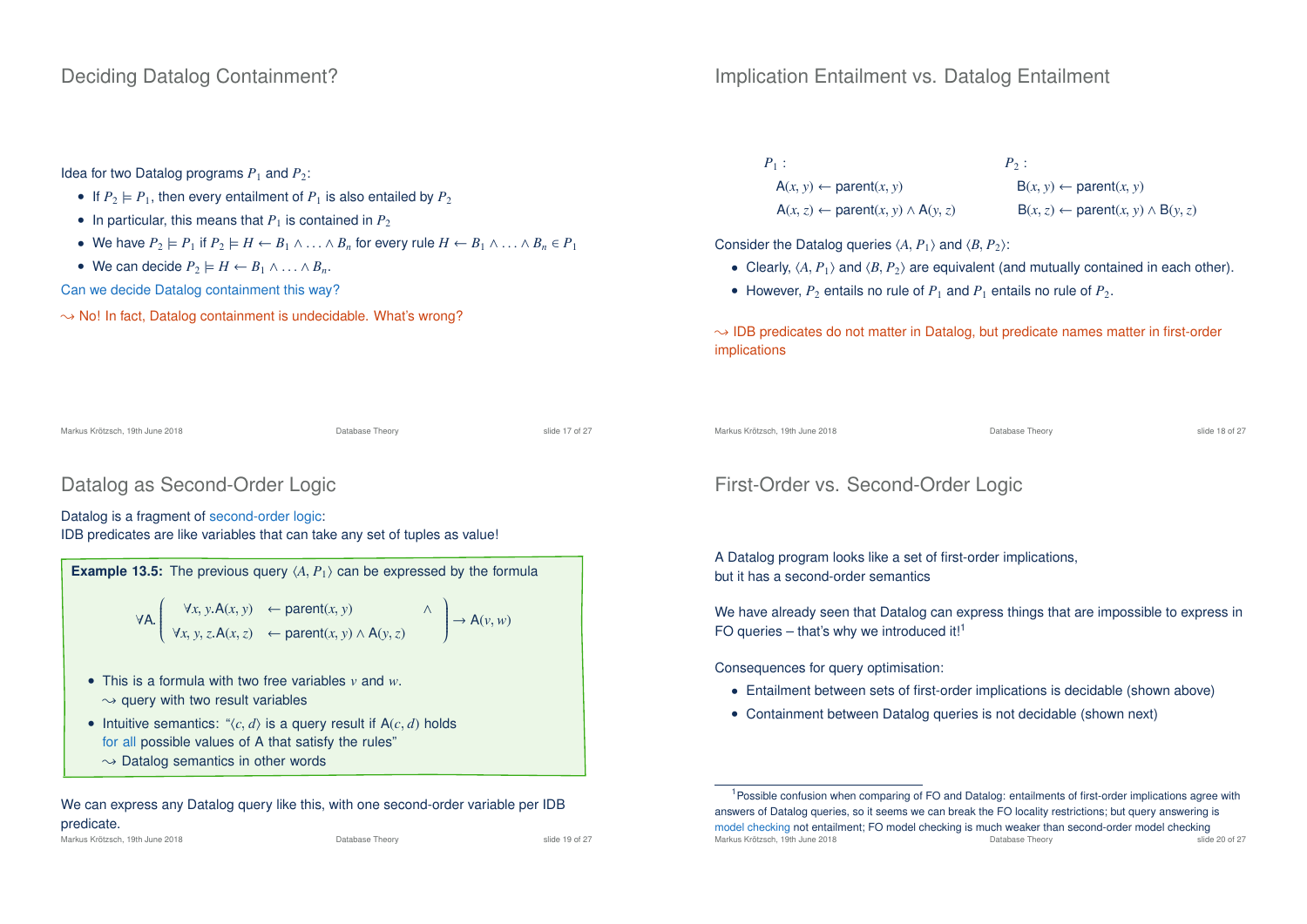### Undecidability of Datalog Query Containment

#### A classical undecidable problem:

#### **Post Correspondence Problem:**

- Input: two lists of words  $\alpha_1, \ldots, \alpha_n$  and  $\beta_1, \ldots, \beta_n$
- Output: "yes" if there is a sequence of indices  $i_1, i_2, i_3, \ldots, i_m$  such that  $\alpha_{i_1}\alpha_{i_2}\alpha_{i_3}\cdots\alpha_{i_m}=\beta_{i_1}\beta_{i_2}\beta_{i_3}\cdots\beta_{i_m}.$

 $\rightsquigarrow$  we will reduce PCP to Datalog containment

We need to define Datalog programs that work on databases that encode words:

- We represent words by chains of binary predicates
- Binary EDB predicates represent letters
- For each letter  $\sigma$ , we use a binary EDB predicate letter  $\sigma$ ]
- We assume that the words  $\alpha_i$  have the form  $a_1^i \cdots a_{|\alpha_i|}^i$ , and that the words  $\beta_i$  have the form  $b_1^i \cdots b_{|\beta_i|}^i$

Markus Krötzsch, 19th June 2018 Database Theory slide 21 of 27

## Solving PCP with Datalog Containment (2)

**Example:**  $\alpha_1 = aa, \beta_1 = a, \alpha_2 = b, \beta_2 = aab$ 

Example for an indented database and least model (selected parts):



Additional IDB facts that are derived (among others):

PCP(1, 3, 2) PCP(1, 5, 3) PCP(1, 6, 6) Accept()

### Solving PCP with Datalog Containment

A program *P*<sup>1</sup> to recognise potential PCP solutions.

Rules to recognise words  $\alpha_i$  and  $\beta_i$  for every  $i \in \{1, ..., m\}$ :

 $\mathsf{A}_i(x_0, x_{|\alpha_i|}) \leftarrow \mathsf{letter}[a_1^i](x_0, x_1) \wedge \ldots \wedge \mathsf{letter}[a_{|\alpha_i|}^i](x_{|\alpha_i|-1}, x_{|\alpha_i|})$ |  $\mathsf{B}_i(x_0, x_{|\beta_i|}) \leftarrow$  letter[*b*<sup>*i*</sup><sub>1</sub>](*x*<sub>0</sub>, *x*<sub>1</sub>) ∧ ... ∧ letter[*b<sup><i>i*</sup><sub>|β*i*|</sub>](*x*<sub>|β*i*|-1</sub>, *x*<sub>|β*i*</sub>|)

Rules to check for synchronised chains (for all  $i \in \{1, \ldots, m\}$ ):

PCP(*x*, *y*<sup>1</sup>, *y*2) ← *Ai*(*x*, *y*1) ∧ *Bi*(*x*, *y*2) PCP(*x*, *z*<sub>1</sub>, *z*<sub>2</sub>) ← PCP(*x*, *y*<sub>1</sub>, *y*<sub>2</sub>) ∧ *A*<sub>*i*</sub>(*y*<sub>1</sub>, *z*<sub>1</sub>) ∧ *B*<sub>*i*</sub>(*y*<sub>2</sub>, *z*<sub>2</sub>)  $Accept() \leftarrow PCP(x, z, z)$ 

Markus Krötzsch, 19th June 2018 Database Theory slide 22 of 27

## Solving PCP with Datalog Containment (3)

**Example:**  $\alpha_1 = aaaaa$ ,  $\beta_1 = bbb$ 

**Problem:**  $P_1$  also accepts some unintended cases



Additional IDB facts that are derived:

 $PCP(1, 6, 6)$  Accept()

Markus Krötzsch, 19th June 2018 Database Theory slide 23 of 27